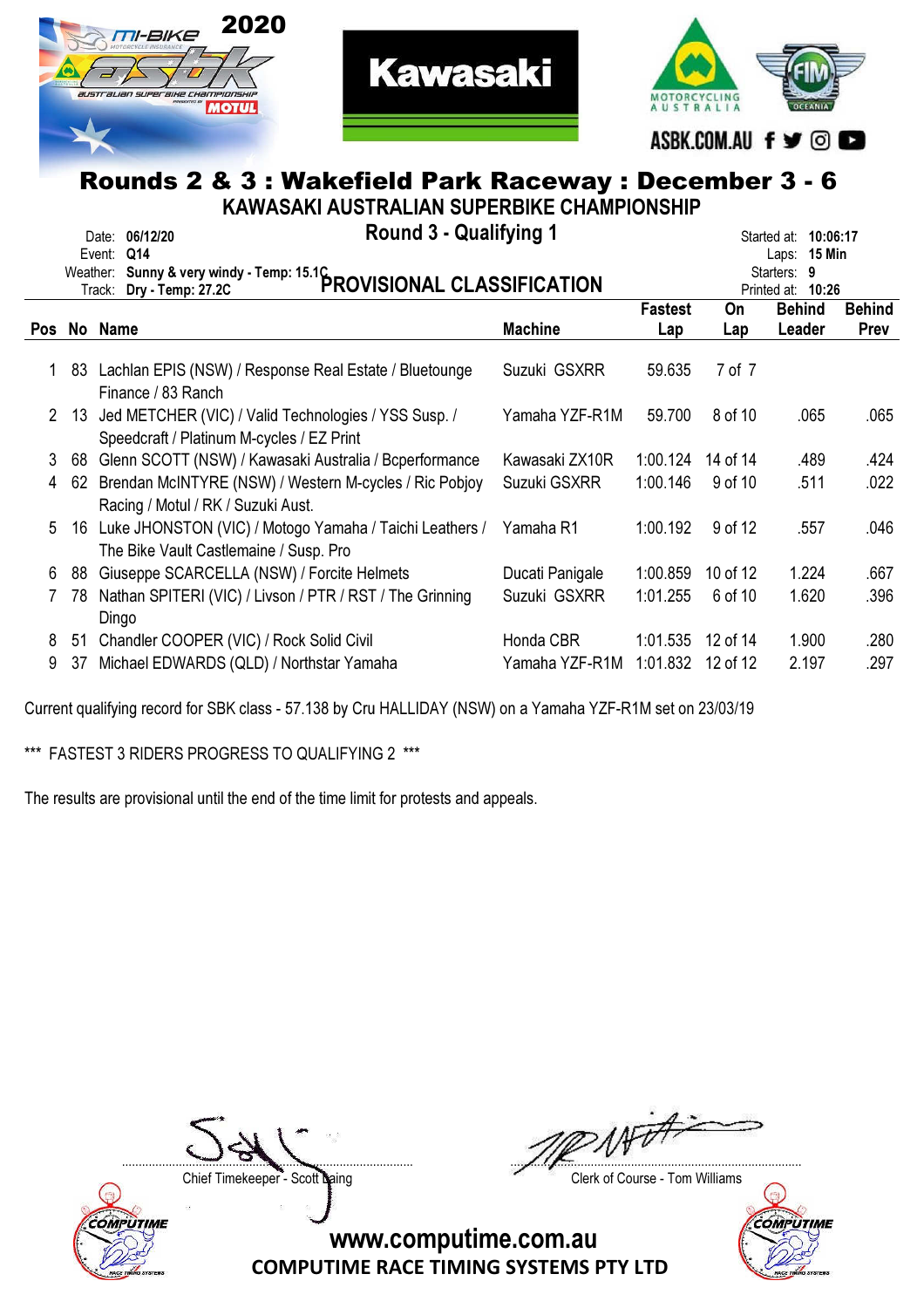



**Kawasaki** 

|                                                                                                                                                                              | Rounds 2 & 3 : Wakefield Park Raceway : December 3 - 6<br>KAWASAKI AUSTRALIAN SUPERBIKE CHAMPIONSHIP |                 |          |                       |                                     |                   |                                                            |                            |                                     |                                                                          |                                                                                           |          |  |
|------------------------------------------------------------------------------------------------------------------------------------------------------------------------------|------------------------------------------------------------------------------------------------------|-----------------|----------|-----------------------|-------------------------------------|-------------------|------------------------------------------------------------|----------------------------|-------------------------------------|--------------------------------------------------------------------------|-------------------------------------------------------------------------------------------|----------|--|
| <b>Round 3 - Qualifying 1</b><br>Date: 06/12/20<br>Q14<br>Event:<br>Sunny & very windy - Temp: 15.1C<br>Weather:<br><b>PROVISIONAL LAP TIMES</b><br>Track: Dry - Temp: 27.2C |                                                                                                      |                 |          |                       |                                     |                   |                                                            |                            |                                     | Started at: 10:06:17<br>Laps: 15 Min<br>Starters: 9<br>Printed at: 10:26 |                                                                                           |          |  |
|                                                                                                                                                                              | No Name                                                                                              |                 | Lap 1    | Lap2                  | Lap3                                | Lap 4             | Lap <sub>5</sub>                                           | Lap 6                      | Lap7                                | Lap <sub>8</sub>                                                         | Lap <sub>9</sub>                                                                          | Lap10    |  |
|                                                                                                                                                                              | 13 Jed METCHER (VIC)                                                                                 |                 | 1:10.406 | 59.795                |                                     | 1:02.194 4:55.041 | 1:09.275                                                   | 1:00.108                   | 1:00.100                            | 59.700                                                                   | 1:01.817                                                                                  | 1:00.005 |  |
|                                                                                                                                                                              | 16 Luke JHONSTON (VIC)                                                                               |                 | 1:11.777 | 1:00.896              | 1:00.416                            | 1:00.647          |                                                            | 1:00.214 1:00.255 1:00.307 |                                     | 1:00.354                                                                 | 1:00.192                                                                                  | 1:00.419 |  |
|                                                                                                                                                                              |                                                                                                      | 10              | 1:37.251 | 1:06.709              |                                     |                   |                                                            |                            |                                     |                                                                          |                                                                                           |          |  |
|                                                                                                                                                                              | 37 Michael EDWARDS (QLD)                                                                             |                 |          | $1:16.853$ $1:04.634$ |                                     |                   | 1:04.083  1:02.617  1:02.092  1:02.566  1:02.175  1:02.857 |                            |                                     |                                                                          | 1:02.844 2:34.696                                                                         |          |  |
|                                                                                                                                                                              |                                                                                                      | 10 <sup>1</sup> |          | 1:11.233 1:01.832     |                                     |                   |                                                            |                            |                                     |                                                                          |                                                                                           |          |  |
|                                                                                                                                                                              | 51 Chandler COOPER (VIC)                                                                             |                 |          |                       |                                     |                   |                                                            |                            |                                     |                                                                          | 1:13.724 1:05.719 1:02.606 1:12.539 1:02.364 1:02.525 1:02.356 1:01.907 1:02.205 1:02.372 |          |  |
|                                                                                                                                                                              |                                                                                                      | 10              |          |                       | 1:02.510 1:01.535 1:01.793 1:02.333 |                   |                                                            |                            |                                     |                                                                          |                                                                                           |          |  |
|                                                                                                                                                                              | 62 Brendan McINTYRE (NSW)                                                                            |                 |          |                       | 1:01.265                            |                   |                                                            |                            |                                     |                                                                          | 1:01.192 1:00.428 5:25.542 1:10.017 1:02.471 1:00.146                                     | 1:00.387 |  |
|                                                                                                                                                                              | 68 Glenn SCOTT (NSW)                                                                                 |                 |          | 1:10.882 1:01.806     |                                     | 1:01.241 1:00.714 |                                                            |                            | 1:00.604 1:00.713 1:00.426 1:00.276 |                                                                          | 1:00.258                                                                                  | 1:00.357 |  |
|                                                                                                                                                                              |                                                                                                      | 10              | 1:00.188 | 1:00.167              |                                     | 1:00.680 1:00.124 |                                                            |                            |                                     |                                                                          |                                                                                           |          |  |
|                                                                                                                                                                              | 78 Nathan SPITERI (VIC)                                                                              |                 |          |                       | 1:11.792  1:03.269  3:11.410        | 1:14.521          |                                                            |                            |                                     |                                                                          | 1:01.642 1:01.255 1:08.046 1:03.165 1:02.847 1:57.305                                     |          |  |
|                                                                                                                                                                              | 83 Lachlan EPIS (NSW)                                                                                |                 |          | 1:02.254 1:00.850     |                                     | 59.961 3:42.130   |                                                            | 1:09.141 1:00.234          | 59.635                              |                                                                          |                                                                                           |          |  |
|                                                                                                                                                                              | 88 Giuseppe SCARCELLA (NSW)                                                                          |                 |          |                       |                                     |                   |                                                            |                            |                                     |                                                                          | 1:01.531  1:01.210  1:01.482  3:27.977  1:09.861  1:00.859                                |          |  |

\*\*\* FASTEST 3 RIDERS PROGRESS TO QUALIFYING 2 \*\*\*

The results are provisional until the end of the time limit for protests and appeals.

10 1:04.330 1:06.095



**N** ....................................................................................... .......................................................................................

Chief Timekeeper - Scott Laing Chief Timekeeper - Scott Laing

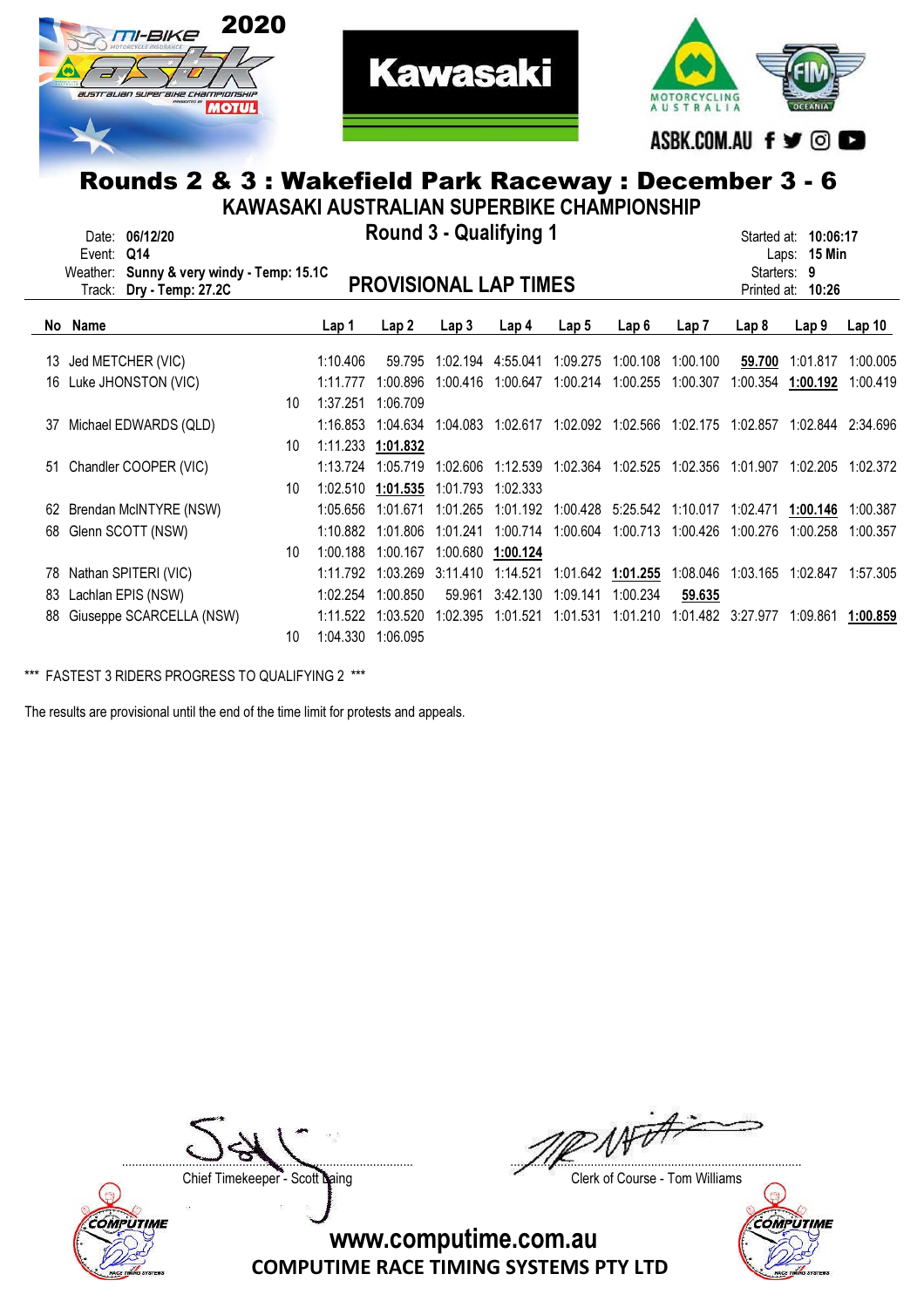



**Kawasaki** 

|                         |                                           |         |          | KAWASAKI AUSTRALIAN SUPERBIKE CHAMPIONSHIP |                                |                                 |         |          |                      |  |
|-------------------------|-------------------------------------------|---------|----------|--------------------------------------------|--------------------------------|---------------------------------|---------|----------|----------------------|--|
|                         | Date: 06/12/20                            |         |          |                                            | <b>Round 3 - Qualifying 1</b>  |                                 |         |          | Started at: 10:06:17 |  |
|                         | Event: Q14                                |         |          |                                            |                                |                                 |         |          | Laps: 15 Min         |  |
|                         | Weather: Sunny & very windy - Temp: 15.1C |         |          |                                            |                                |                                 |         |          | Starters: 9          |  |
|                         | Track: Dry - Temp: 27.2C                  |         |          |                                            | <b>PROVISIONAL SPLIT TIMES</b> |                                 |         |          | Printed at: 10:26    |  |
| Lap                     | Split 1                                   | Split 2 | Split 3  | Lap Time                                   | Lap                            | Split 1                         | Split 2 | Split 3  | Lap Time             |  |
|                         | 13 Jed METCHER (VIC) (2nd)                |         |          |                                            | 10                             | 17.796                          | 25.176  | 1:51.724 | 2:34.696             |  |
| 1                       | 25.289                                    | 24.114  | 21.003   | 1:10.406 P                                 | 11                             | 25.505                          | 24.521  | 21.207   | 1:11.233 P           |  |
| 2                       | 16.177                                    | 23.016  | 20.602   | 59.795                                     | 12                             | 16.616                          | 23.986  | 21.230   | 1:01.832             |  |
| 3                       | 16.281                                    | 25.176  | 20.737   | 1:02.194                                   |                                |                                 |         |          |                      |  |
| 4                       | 16.034                                    | 23.252  | 4:15.755 | 4:55.041                                   |                                | 51 Chandler COOPER (VIC) (8th)  |         |          |                      |  |
| 5                       | 23.975                                    | 23.917  | 21.383   | 1:09.275 P                                 | 1                              | 26.259                          | 25.279  | 22.186   | 1:13.724 P           |  |
| 6                       | 16.083                                    | 23.268  | 20.757   | 1:00.108                                   | $\sqrt{2}$                     | 19.323                          | 24.756  | 21.640   | 1:05.719             |  |
| $\overline{7}$          | 16.282                                    | 23.221  | 20.597   | 1:00.100                                   | 3                              | 16.798                          | 24.244  | 21.564   | 1:02.606             |  |
| 8                       | 16.083                                    | 23.052  | 20.565   | 59.700                                     | 4                              | 25.321                          | 25.265  | 21.953   | 1:12.539             |  |
| 9                       | 16.425                                    | 24.297  | 21.095   | 1:01.817                                   | $\overline{5}$                 | 16.809                          | 23.967  | 21.588   | 1:02.364             |  |
| 10                      |                                           |         |          |                                            | 6                              | 17.264                          | 23.819  |          |                      |  |
|                         | 16.013                                    | 23.037  | 20.955   | 1:00.005                                   | $\overline{7}$                 | 16.964                          |         | 21.442   | 1:02.525             |  |
|                         |                                           |         |          |                                            |                                |                                 | 23.771  | 21.621   | 1:02.356             |  |
|                         | 16 Luke JHONSTON (VIC) (5th)              |         |          |                                            | 8                              | 16.590                          | 23.738  | 21.579   | 1:01.907             |  |
| 1                       | 25.170                                    | 24.801  | 21.806   | 1:11.777 P                                 | 9                              | 16.706                          | 23.809  | 21.690   | 1:02.205             |  |
| $\overline{\mathbf{c}}$ | 16.453                                    | 23.451  | 20.992   | 1:00.896                                   | 10                             | 16.605                          | 24.106  | 21.661   | 1:02.372             |  |
| 3                       | 16.351                                    | 23.265  | 20.800   | 1:00.416                                   | 11                             | 16.703                          | 24.173  | 21.634   | 1:02.510             |  |
| 4                       | 16.356                                    | 23.137  | 21.154   | 1:00.647                                   | 12                             | 16.467                          | 23.737  | 21.331   | 1:01.535             |  |
| 5                       | 16.209                                    | 23.095  | 20.910   | 1:00.214                                   | 13                             | 16.597                          | 23.721  | 21.475   | 1:01.793             |  |
| 6                       | 16.197                                    | 23.124  | 20.934   | 1:00.255                                   | 14                             | 16.654                          | 23.942  | 21.737   | 1:02.333             |  |
| $\overline{7}$          | 16.246                                    | 23.237  | 20.824   | 1:00.307                                   |                                |                                 |         |          |                      |  |
| 8                       | 16.189                                    | 23.266  | 20.899   | 1:00.354                                   |                                | 62 Brendan McINTYRE (NSW) (4th) |         |          |                      |  |
| 9                       | 16.185                                    | 23.245  | 20.762   | 1:00.192                                   | 1                              | 19.134                          | 24.845  | 21.677   | 1:05.656 P           |  |
| 10                      | 16.228                                    | 23.158  | 21.033   | 1:00.419                                   | $\overline{2}$                 | 16.608                          | 23.837  | 21.226   | 1:01.671             |  |
| 11                      | 44.938                                    | 29.496  | 22.817   | 1:37.251                                   | 3                              | 16.530                          | 23.718  | 21.017   | 1:01.265             |  |
| 12                      | 20.534                                    | 25.039  | 21.136   | 1:06.709                                   | $\overline{\mathbf{4}}$        | 16.536                          | 23.556  | 21.100   | 1:01.192             |  |
|                         |                                           |         |          |                                            | 5                              | 16.296                          | 23.245  | 20.887   | 1:00.428             |  |
|                         | 37 Michael EDWARDS (QLD) (9th)            |         |          |                                            | 6                              | 16.020                          | 24.761  | 4:44.761 | 5:25.542             |  |
| 1                       | 27.432                                    | 26.820  | 22.601   | 1:16.853 P                                 | $\overline{7}$                 | 25.118                          | 23.853  | 21.046   | 1:10.017 P           |  |
| 2                       | 17.571                                    | 25.183  | 21.880   | 1:04.634                                   | 8                              | 16.655                          | 24.382  | 21.434   | 1:02.471             |  |
| 3                       | 17.024                                    | 24.739  | 22.320   | 1:04.083                                   | 9                              | 16.213                          | 23.156  | 20.777   | 1:00.146             |  |
| 4                       | 16.711                                    | 24.566  | 21.340   | 1:02.617                                   | 10                             | 16.148                          | 23.218  | 21.021   | 1:00.387             |  |
| 5                       | 16.691                                    | 24.336  | 21.065   | 1:02.092                                   |                                |                                 |         |          |                      |  |
| 6                       | 16.876                                    | 24.272  | 21.418   | 1:02.566                                   |                                | 68 Glenn SCOTT (NSW) (3rd)      |         |          |                      |  |
| $\overline{7}$          | 16.847                                    | 24.059  | 21.269   | 1:02.175                                   | 1                              | 24.694                          | 24.782  | 21.406   | 1:10.882 P           |  |
| 8                       | 17.082                                    | 24.293  | 21.482   | 1:02.857                                   | 2                              | 16.760                          | 23.983  | 21.063   | 1:01.806             |  |
| 9                       | 16.976                                    | 24.429  | 21.439   | 1:02.844                                   | 3                              | 16.589                          | 23.706  | 20.946   | 1:01.241             |  |



....................................................................................... .......................................................................................

Chief Timekeeper - Scott Laing Chief Timekeeper - Scott Laing

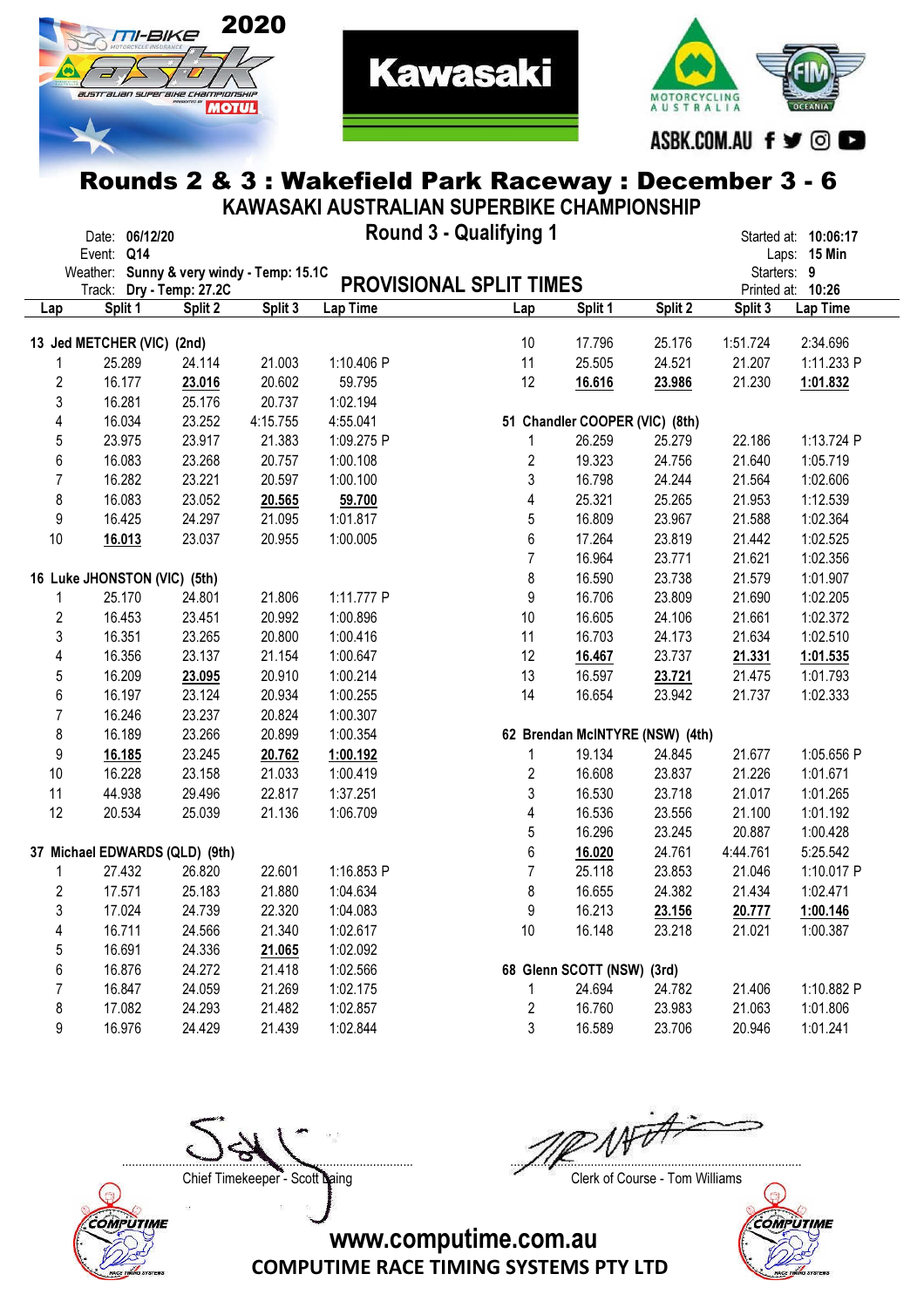



**Kawasaki** 

| KAWASAKI AUSTRALIAN SUPERBIKE CHAMPIONSHIP |                               |                                  |          |            |                                |                             |                                   |             |                      |  |
|--------------------------------------------|-------------------------------|----------------------------------|----------|------------|--------------------------------|-----------------------------|-----------------------------------|-------------|----------------------|--|
|                                            | Date: 06/12/20                |                                  |          |            | <b>Round 3 - Qualifying 1</b>  |                             |                                   |             | Started at: 10:06:17 |  |
|                                            | Q14<br>Event:                 |                                  |          |            |                                |                             |                                   | Laps:       | 15 Min               |  |
|                                            | Weather:                      | Sunny & very windy - Temp: 15.1C |          |            | <b>PROVISIONAL SPLIT TIMES</b> |                             |                                   | Starters: 9 |                      |  |
|                                            | Track:                        | Dry - Temp: 27.2C                |          |            |                                |                             |                                   | Printed at: | 10:27                |  |
| Lap                                        | Split 1                       | Split 2                          | Split 3  | Lap Time   | Lap                            | Split 1                     | Split 2                           | Split 3     | Lap Time             |  |
| 4                                          | 16.475                        | 23.344                           | 20.895   | 1:00.714   |                                | 83 Lachlan EPIS (NSW) (1st) |                                   |             |                      |  |
| 5                                          | 16.384                        | 23.287                           | 20.933   | 1:00.604   |                                | 17.148                      | 23.825                            | 21.281      | 1:02.254 P           |  |
| 6                                          | 16.534                        | 23.331                           | 20.848   | 1:00.713   | 2                              | 16.259                      | 23.477                            | 21.114      | 1:00.850             |  |
| 7                                          | 16.354                        | 23.271                           | 20.801   | 1:00.426   | 3                              | 15.951                      | 23.056                            | 20.954      | 59.961               |  |
| 8                                          | 16.268                        | 23.207                           | 20.801   | 1:00.276   | 4                              | 17.052                      | 24.283                            | 3:00.795    | 3:42.130             |  |
| 9                                          | 16.399                        | 23.180                           | 20.679   | 1:00.258   | 5                              | 24.221                      | 23.577                            | 21.343      | 1:09.141 P           |  |
| 10                                         | 16.296                        | 23.116                           | 20.945   | 1:00.357   | 6                              | 16.000                      | 23.173                            | 21.061      | 1:00.234             |  |
| 11                                         | 16.323                        | 23.132                           | 20.733   | 1:00.188   | $\overline{7}$                 | 15.875                      | 22.903                            | 20.857      | 59.635               |  |
| 12                                         | 16.309                        | 23.084                           | 20.774   | 1:00.167   |                                |                             |                                   |             |                      |  |
| 13                                         | 16.284                        | 23.337                           | 21.059   | 1:00.680   |                                |                             | 88 Giuseppe SCARCELLA (NSW) (6th) |             |                      |  |
| 14                                         | 16.237                        | 23.181                           | 20.706   | 1:00.124   |                                | 24.400                      | 25.323                            | 21.799      | 1:11.522 P           |  |
|                                            |                               |                                  |          |            | 2                              | 16.799                      | 24.846                            | 21.875      | 1:03.520             |  |
|                                            | 78 Nathan SPITERI (VIC) (7th) |                                  |          |            | 3                              | 17.187                      | 24.018                            | 21.190      | 1:02.395             |  |
| 1                                          | 25.370                        | 24.663                           | 21.759   | 1:11.792 P | 4                              | 16.572                      | 23.631                            | 21.318      | 1:01.521             |  |
| 2                                          | 17.187                        | 24.464                           | 21.618   | 1:03.269   | 5                              | 16.537                      | 23.550                            | 21.444      | 1:01.531             |  |
| 3                                          | 17.863                        | 24.295                           | 2:29.252 | 3:11.410   | 6                              | 16.646                      | 23.339                            | 21.225      | 1:01.210             |  |
| 4                                          | 28.315                        | 24.384                           | 21.822   | 1:14.521 P | $\overline{7}$                 | 16.521                      | 23.417                            | 21.544      | 1:01.482             |  |
| 5                                          | 16.825                        | 23.540                           | 21.277   | 1:01.642   | 8                              | 18.386                      | 26.705                            | 2:42.886    | 3:27.977             |  |
| 6                                          | 16.473                        | 23.574                           | 21.208   | 1:01.255   | 9                              | 24.035                      | 24.201                            | 21.625      | 1:09.861 P           |  |
| $\overline{7}$                             | 16.984                        | 25.081                           | 25.981   | 1:08.046   | 10                             | 16.534                      | 23.249                            | 21.076      | 1:00.859             |  |
| 8                                          | 17.495                        | 23.939                           | 21.731   | 1:03.165   | 11                             | 16.401                      | 24.872                            | 23.057      | 1:04.330             |  |
| 9                                          | 17.228                        | 23.939                           | 21.680   | 1:02.847   | 12                             | 17.348                      | 25.419                            | 23.328      | 1:06.095             |  |
| 10                                         | 20.536                        | 25.183                           | 1:11.586 | 1:57.305   |                                |                             |                                   |             |                      |  |

\*\*\* FASTEST 3 RIDERS PROGRESS TO QUALIFYING 2 \*\*\*

The results are provisional until the end of the time limit for protests and appeals.



....................................................................................... .......................................................................................

Chief Timekeeper - Scott Laing Chief Timekeeper - Scott Laing

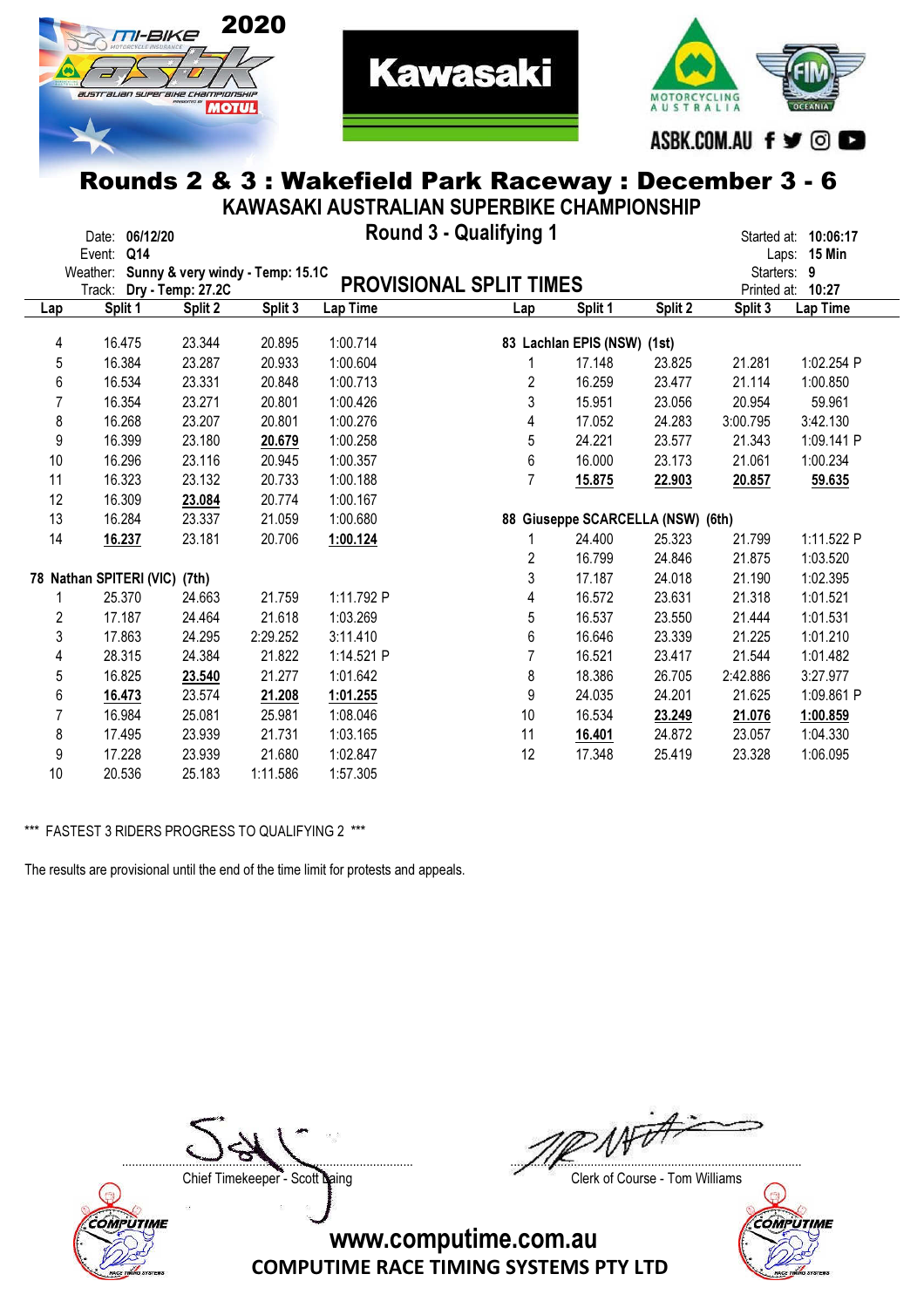



**Kawasaki** 

KAWASAKI AUSTRALIAN SUPERBIKE CHAMPIONSHIP

| Event: Q14 | Date: 06/12/20 |                       | <b>Round 3 - Qualifying 1</b><br>Weather: Sunny & very windy - Temp: 15.1C<br>Track: Drv - Temp: 27.2C PROVISIONAL FASTEST LAPS SEQUENCE |                |     |
|------------|----------------|-----------------------|------------------------------------------------------------------------------------------------------------------------------------------|----------------|-----|
|            | Race           |                       |                                                                                                                                          | <b>Fastest</b> | On  |
|            | Time           | No Name               | <b>Machine</b>                                                                                                                           | Lap            | Lap |
| 1:04.145   |                | 83 Lachlan EPIS (NSW) | Suzuki GSXRR                                                                                                                             | 1:02.254       |     |
| 2:04.995   |                | 83 Lachlan EPIS (NSW) | Suzuki GSXRR                                                                                                                             | 1:00.850       |     |
| 2:37.390   | 13             | Jed METCHER (VIC)     | Yamaha YZF-R1M                                                                                                                           | 59.795         |     |
| 9:56.096   | 83             | Lachlan EPIS (NSW)    | Suzuki GSXRR                                                                                                                             | 59.635         |     |

\*\*\* FASTEST 3 RIDERS PROGRESS TO QUALIFYING 2 \*\*\*

The results are provisional until the end of the time limit for protests and appeals.



....................................................................................... .......................................................................................

Chief Timekeeper - Scott Laing Chief Timekeeper - Scott Laing

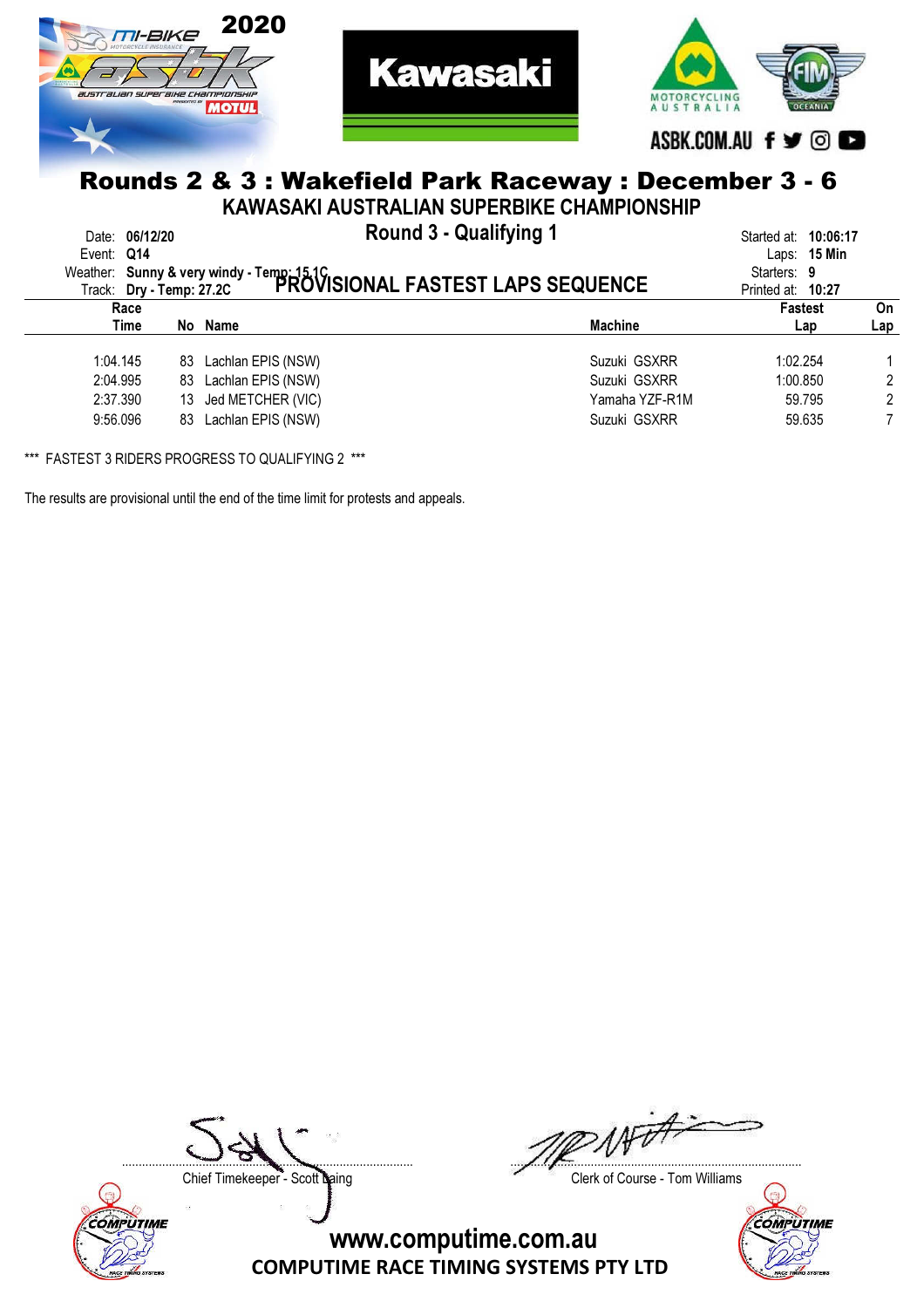



**Kawasaki** 

KAWASAKI AUSTRALIAN SUPERBIKE CHAMPIONSHIP

|            | Date:              | 06/12/20                 |        |                                                                                      |        | Round 3 - Qualifying 1 |        | Started at:        | 10:06:17     |          |
|------------|--------------------|--------------------------|--------|--------------------------------------------------------------------------------------|--------|------------------------|--------|--------------------|--------------|----------|
|            | Event: Q14         |                          |        |                                                                                      |        |                        |        |                    | Laps: 15 Min |          |
|            | Weather:           |                          |        | Sunny & very windy - Temp: 15.1C<br>Dry - Tomp: 27.2C PROVISIONAL BEST PARTIAL TIMES |        |                        |        |                    | Starters: 9  |          |
|            |                    | Track: Dry - Temp: 27.2C |        |                                                                                      |        |                        |        | Printed at:        | 10:27        |          |
|            |                    | Split 1                  |        | Split 2                                                                              |        | Split 3                |        | <b>LAP</b>         |              |          |
| <b>Pos</b> | Name               |                          | Time   | Name                                                                                 | Time   | <b>Name</b>            | Time   | Name               | Ideal        | Fastest  |
|            |                    |                          |        |                                                                                      |        |                        |        |                    |              |          |
|            | 1 L. EPIS          |                          | 15.875 | L. EPIS                                                                              | 22.903 | <b>J. METCHER</b>      | 20.565 | <b>J. METCHER</b>  | 59.594       | 59.700   |
|            | 2 J. METCHER       |                          | 16.013 | <b>J. METCHER</b>                                                                    | 23.016 | G. SCOTT               | 20.679 | L. EPIS            | 59.635       | 59.635   |
| 3          | <b>B. McINTYRE</b> |                          | 16.020 | G. SCOTT                                                                             | 23.084 | L. JHONSTON            | 20.762 | <b>B. McINTYRE</b> | 59,953       | 1:00.146 |
|            | JHONSTON           |                          | 16.170 | L. JHONSTON                                                                          | 23.095 | <b>B. McINTYRE</b>     | 20.777 | G. SCOTT           | 1:00.000     | 1:00.124 |
|            | 5 G. SCOTT         |                          | 16.237 | <b>B. McINTYRE</b>                                                                   | 23.156 | L. EPIS                | 20.857 | <b>L. JHONSTON</b> | 1:00.027     | 1:00.192 |
| 6.         | G. SCARCELLA       |                          | 16.401 | <b>G. SCARCELLA</b>                                                                  | 23.249 | M. EDWARDS             | 21.065 | <b>G. SCARCELL</b> | 1:00.726     | 1:00.859 |
|            | 7 C. COOPER        |                          | 16.467 | N. SPITERI                                                                           | 23.540 | G. SCARCELLA           | 21.076 | N. SPITERI         | 1:01.221     | 1:01.255 |
| 8          | N. SPITERI         |                          | 16.473 | C. COOPER                                                                            | 23.721 | N. SPITERI             | 21.208 | C. COOPER          | 1:01.519     | 1:01.535 |
| 9          | M. EDWARDS         |                          | 16.616 | M. EDWARDS                                                                           | 23.986 | C. COOPER              | 21.331 | <b>M. EDWARDS</b>  | 1:01.667     | 1:01.832 |
|            |                    |                          |        |                                                                                      |        |                        |        |                    |              |          |

\*\*\* FASTEST 3 RIDERS PROGRESS TO QUALIFYING 2 \*\*\*

The results are provisional until the end of the time limit for protests and appeals.



....................................................................................... .......................................................................................

Chief Timekeeper - Scott Laing Chief Timekeeper - Scott Laing